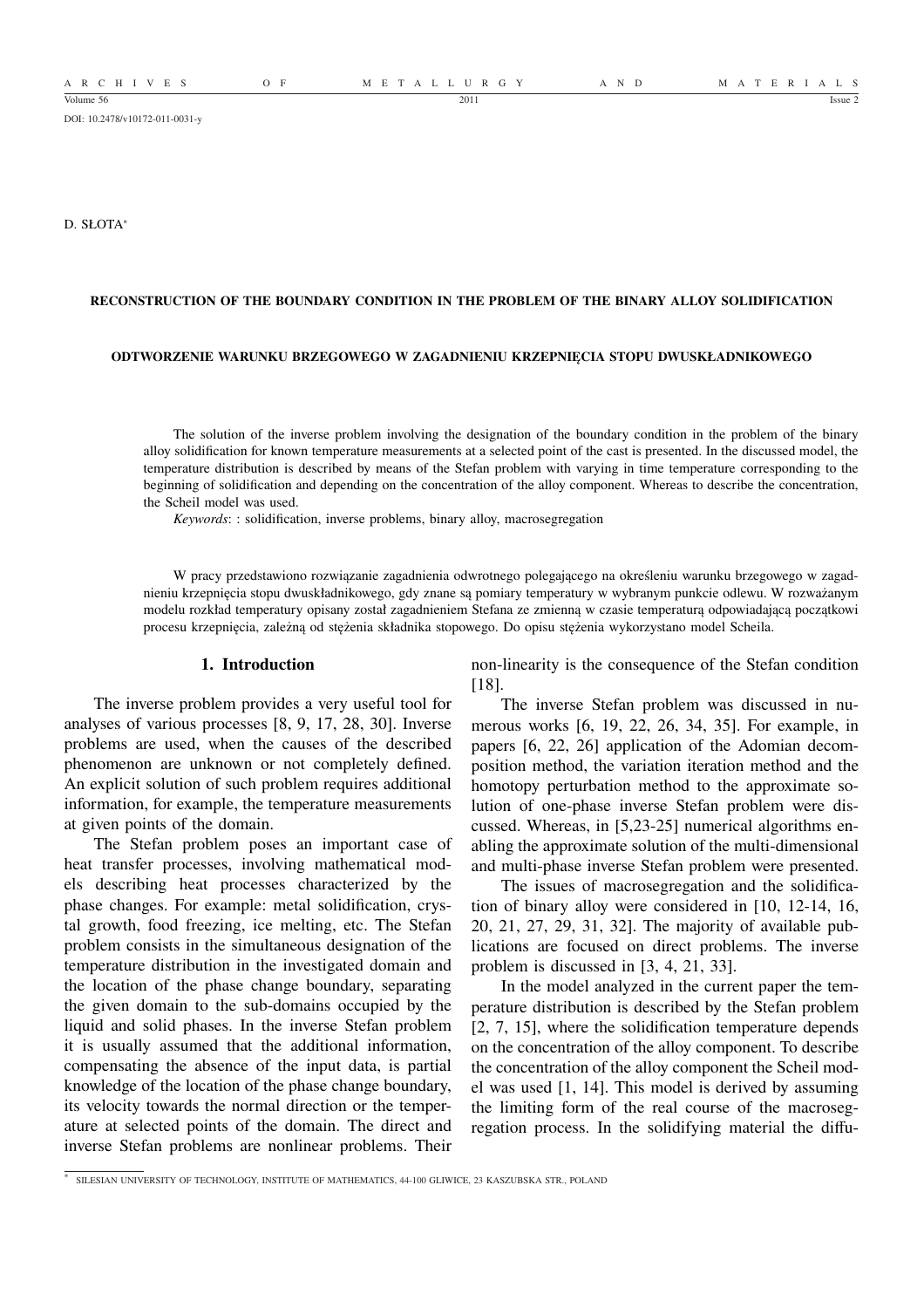sion occurs both in the liquid phase, as well as in the solid one. Because of diffusion coefficient in the solid phase  $(D_2)$  is considerably smaller than the one in the liquid phase  $(D_1)$ , it is assumed in the Scheil's model that  $D_2 = 0$ , whereas,  $D_1 \rightarrow \infty$ . The discussed problem entails the designation of the heat transfer coefficient on the boundary of the domain, where temperature measurements are known for the selected point of the cast.



Fig. 1. Domain of the problem

# **2. Formulation of the problem**

In domain  $Ω$ , occupied by a solidifying material, two sub-domains changing with time are considered:  $\Omega_1$ occupied by the liquid phase and  $\Omega_2$  occupied by the solid phase (Fig. 1). These domains are separated by the phase change boundary  $\Gamma_g$  (moving boundary), which is determined by varying in time liquidus temperature (or the, so called, equivalent solidification point [14]). Temperature distribution in each of the phases is determined by the following heat conduction equation  $(i = 1, 2)$ :

$$
c_i \varrho_i \frac{\partial T_i}{\partial t}(x, t) = \lambda_i \frac{\partial^2 T_i}{\partial x^2}(x, t), \qquad (1)
$$

for  $x \in \Omega_i$ ,  $t \in (0, t^*)$ , where  $c_i, \varrho_i$  and  $\lambda_i$  are the specific heat, the mass density and the thermal conductivity in the liquid phase  $(i = 1)$  and solid phase  $(i = 2)$ , and *t*  and *x* refer to time and spatial location, respectively. On the boundary  $\Gamma_0$  the following initial condition is given  $(T_0 > T^*(Z_0))$ :

$$
T_1(x,0) = T_0,\t\t(2)
$$

where  $T_0$  is the initial temperature,  $T^*$  is the temperature of solidification,  $Z_0$  is the initial concentration of alloy component.

On the boundaries  $\Gamma_{1i}(i = 1, 2)$  the following homogeneous boundary conditions of the second kind are given

$$
\frac{\partial T_i}{\partial x}(x,t) = 0,\t\t(3)
$$

whereas on the boundaries  $\Gamma_{2i}(i = 1, 2)$  the boundary conditions of the third kind are given

$$
-\lambda_i \frac{\partial T_i}{\partial x}(x,t) = \alpha(t) (T_i(x,t) - T_\infty), \tag{4}
$$

where  $\alpha(t)$  is the heat-transfer coefficient and  $T_{\infty}$  is the ambient temperature.

On the phase change boundary  $\Gamma_g$  the temperature continuity condition and the Stefan condition are given

$$
T_1(\xi(t),t) = T_2(\xi(t),t) = T^*(Z_L(t)),
$$
 (5)

$$
L_{Q2} \frac{d\xi(t)}{dt} = -\lambda_1 \frac{\partial T_1(x,t)}{\partial x} \bigg|_{x=\xi(t)} + \lambda_2 \frac{\partial T_2(x,t)}{\partial x} \bigg|_{x=\xi(t)}, \tag{6}
$$

where  $T^*$  is the temperature of solidification,  $Z_L(t)$  is the concentration of the alloy component on the phase change boundary at the liquid side, *L* is the latent heat of fusion,  $\xi(t)$  is a function describing the location of the phase change boundary.

The process of macrosegregation, occurring in the alloy, is described by the Scheil model [14]. In this model, because of the diffusion coefficient in the solid phase is considerably smaller than in the liquid phase, it is assumed that  $D_2 = 0$ . On the other hand, the convection occurring in the liquid chase causes the leveling of the concentration of the alloy component in this phase, therefore it is assumed that  $D_1 \rightarrow \infty$ . Let us introduce the discretization of the interasol  $[0, t^*]$  with nodes  $t_i$ ,  $i = 0, 1, ..., p^*$  and assume that the values of the concentrations at moments  $t_i$ , for  $i = 1, 2, ..., p$ , are known. Then, on the base of the mass balance of the alloy component in the cast domain for time  $t_{p+1}$ , the following equation may be derived

$$
m_0 Z_0 = m_L(t_{p+1}) Z_L(t_{p+1}) + \sum_{i=1}^{p+1} m_S(t_i) Z_S(t_i), \qquad (7)
$$

where  $m_0$  is the alloy mass,  $Z_0$  is the initial concentration of the alloy component,  $Z_L(t_i)$  and  $Z_S(t_i)$  are concentrations of the alloy component on the phase change boundary in the liquid and solid phases at moment  $t_i$ ,  $m_l(t_i)$  and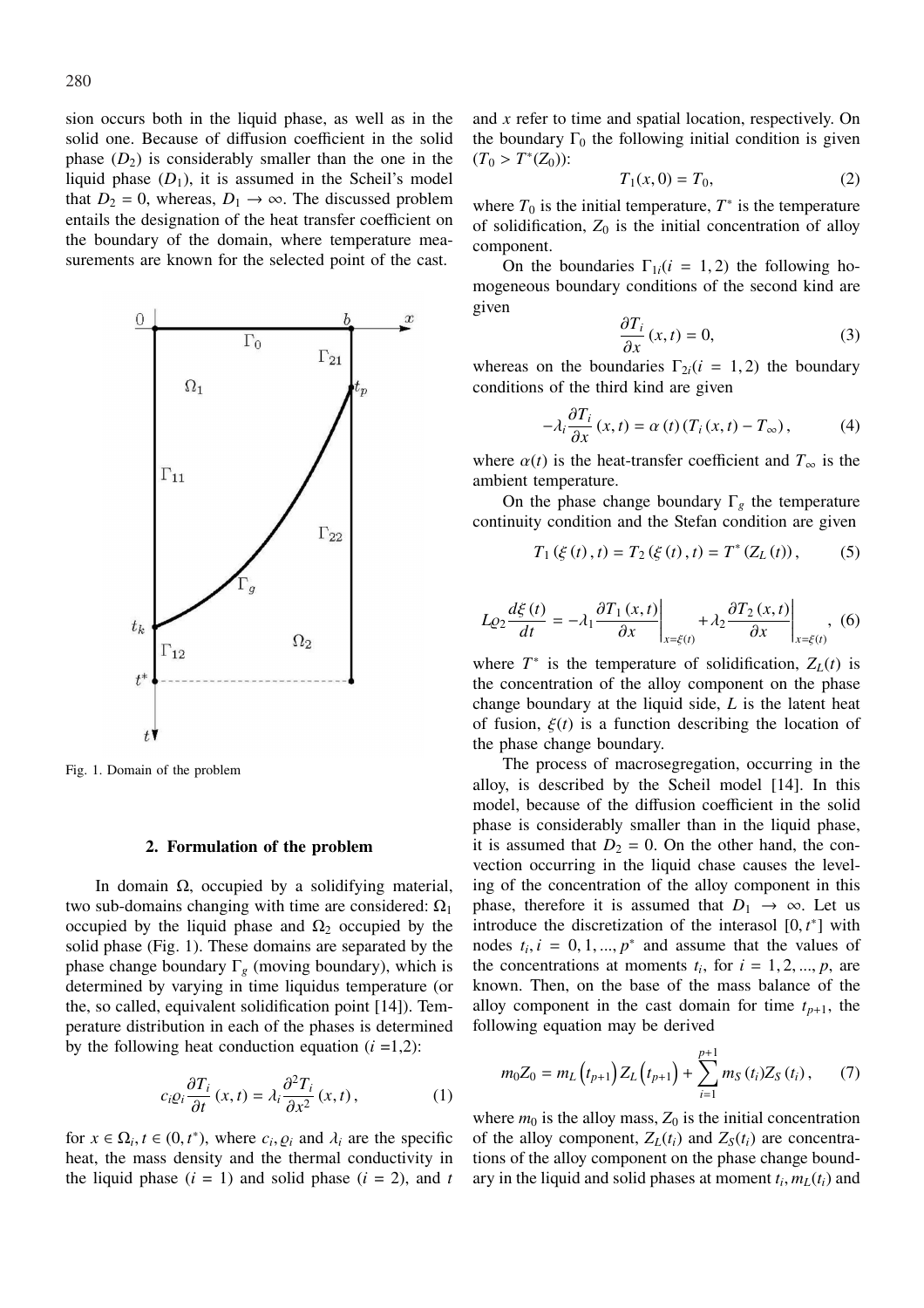$m<sub>S</sub>(t<sub>i</sub>)$  denote the alloy masses in the solid and liquid phases at moment *t<sup>i</sup>* . Taking advantage of the partition coefficient  $k = \frac{Z_s(t)}{Z_s(t)}$  $\frac{Z_s(t)}{Z_L(t)}$ , the above equation may be transformed into the following form

$$
Z_{L}(t_{p+1}) = \frac{m_{0}Z_{0} - \sum_{i=1}^{p} m_{S}(t_{i}) Z_{S}(t_{i})}{km_{S}(t_{p+1}) + m_{L}(t_{p+1})}.
$$
 (8)

The examined domain is divided into control volumes  $V_j$  with the length of  $\Delta x_j$ ,  $j = 0, ..., n$ . If the contribution of the solid phase in volume  $V_i$  at moment  $t$ is designated as  $f_i(t)$ , then the alloy mass at the solid and liquid states, contained in volume  $V_i$  at moment  $t$ , is expressed by the equation

$$
m_{S,j}(t) = V_j \varrho_2 f_j(t),\tag{9}
$$

$$
m_{L,j}(t) = V_j \varrho_1 (1 - f_j(t)). \tag{10}
$$

Making use of the above dependencies, equation (8) may be expressed as

$$
Z_{L}(t_{p+1}) =
$$
  
\n
$$
= \frac{b_{Q_1}Z_0 - Q_2 \sum_{i=1}^{p} Z_{S}(t_i) \left( \sum_{j=0}^{n} (\Delta x_j (f_j(t_i) - f_j(t_{i-1})) \right)}{\sum_{j=0}^{n} (\Delta x_j (f_j(t_{p+1}) - f_j(t_p))) + Q_1 \sum_{j=0}^{n} (\Delta x_j (1 - f_j(t_{p+1})))}
$$
\n(11)

In the discussed inverse problem for given temperature values  $((x_i, t_j) \in \Omega \times (0, t^*))$ :

$$
T(x_i, t_j) = U_{ij}, \quad i = 1, 2, ..., N_1, \quad j = 1, 2, ..., N_2, (12)
$$

where  $N_1$  denotes the number of sensors, and  $N_2$  the number of measurements taken from each sensor, the task is to designate the heat-transfer coefficient  $\alpha(t)$ . For known values of the heat-transfer coefficient the discussed problem becomes a direct problem, the solution of which will make it possible to derive temperatures  $T_{ij}$  =  $T(x_i, t_j)$ . Using the calculated temperatures  $T_{ij}$ and given temperatures  $U_{ij}$ , a functional determining the error of the approximate solution may be constructed

$$
J(\alpha) = \sum_{i=1}^{N_1} \sum_{j=1}^{N_2} (T_{ij} - U_{ij})^2.
$$
 (13)

### **3. Solution method**

To solve a direct Stefan problem (equations (1)–(6)), the alternating phase truncation method was applied [11, 23]. In this method, in place of temperature *T* we insert an enthalpy

$$
H(T) = \int_{0}^{T} c(u)\varrho(u) du + \eta(T)L\varrho_{2}, \qquad (14)
$$

where

.

$$
\eta(T) = \begin{cases} 1 & \text{for } T > T^*(Z_L(t)), \\ 0 & \text{for } T \le T^*(Z_L(t)). \end{cases}
$$
 (15)

Function  $H(T)$  is discontinuous in the point given by the temperature of the phase change *T* ∗ . Its left-hand and right-hand limits at this point will be denoted as *H<sup>s</sup>* and  $H_l$ :

$$
H_s = \int_{0}^{T^*(Z_L(t))} c(u) \varrho(u) du,
$$
 (16)

$$
H_l = H_s + L \varrho_2. \tag{17}
$$

If we use equation (14) in the Stefan problem, we will obtain in both phases a heat conduction equation, where the temperature will be replaced with enthalpy.

The algorithm of the alternating phase truncation method (for one time's step) consists of two stages. In the first stage, we reduce the entire domain to a liquid phase, i.e. to the points at which the value of the enthalpy is smaller than  $H_l$ , we supply (conventionally) such quantity of heat, that the enthalpy equals to *H<sup>l</sup>* . The, so obtained, heat transfer problem in a one-phase domain can be solved by one of the known methods (in the calculations we use the finite element method), obtaining thereby an approximate distribution of enthalpy. At points to which we have supplied a certain amount of heat, the same amount must be now deducted. After this operation we obtain the distribution of enthalpy, which is treated as a starting point for the second stage of calculations.

In the second stage, we reduce the whole domain to a solid phase, i.e. at those points of the domain, where the enthalpy value is higher than  $H_s$ , we carry away (symbolically) such amount of heat, that would allow the enthalpy to adopt a value equal  $H_s$ . Like in the first stage, we find an approximate distribution of enthalpy. At the end of the second stage, at the points where we artificially carried away a certain amount of heat, we add the same amount of heat. This completes the second stage and, at the same time, one step of the calculations (transfer from time  $t_i$  to time  $t_{i+1}$ ) of the alternating phase truncation method.

The contribution of the solid phase in volume  $V_i$  at moment *t* is designated from the following relation

$$
f_j(t) = \frac{H(x_j, t) - H_s}{H_l - H_s},
$$
\n(18)

where  $H(x_j, t)$  denotes enthalpy at point  $x_j \in V_j$  and at moment *t* (it is assumed, that the enthalpy is constant in the control volumes).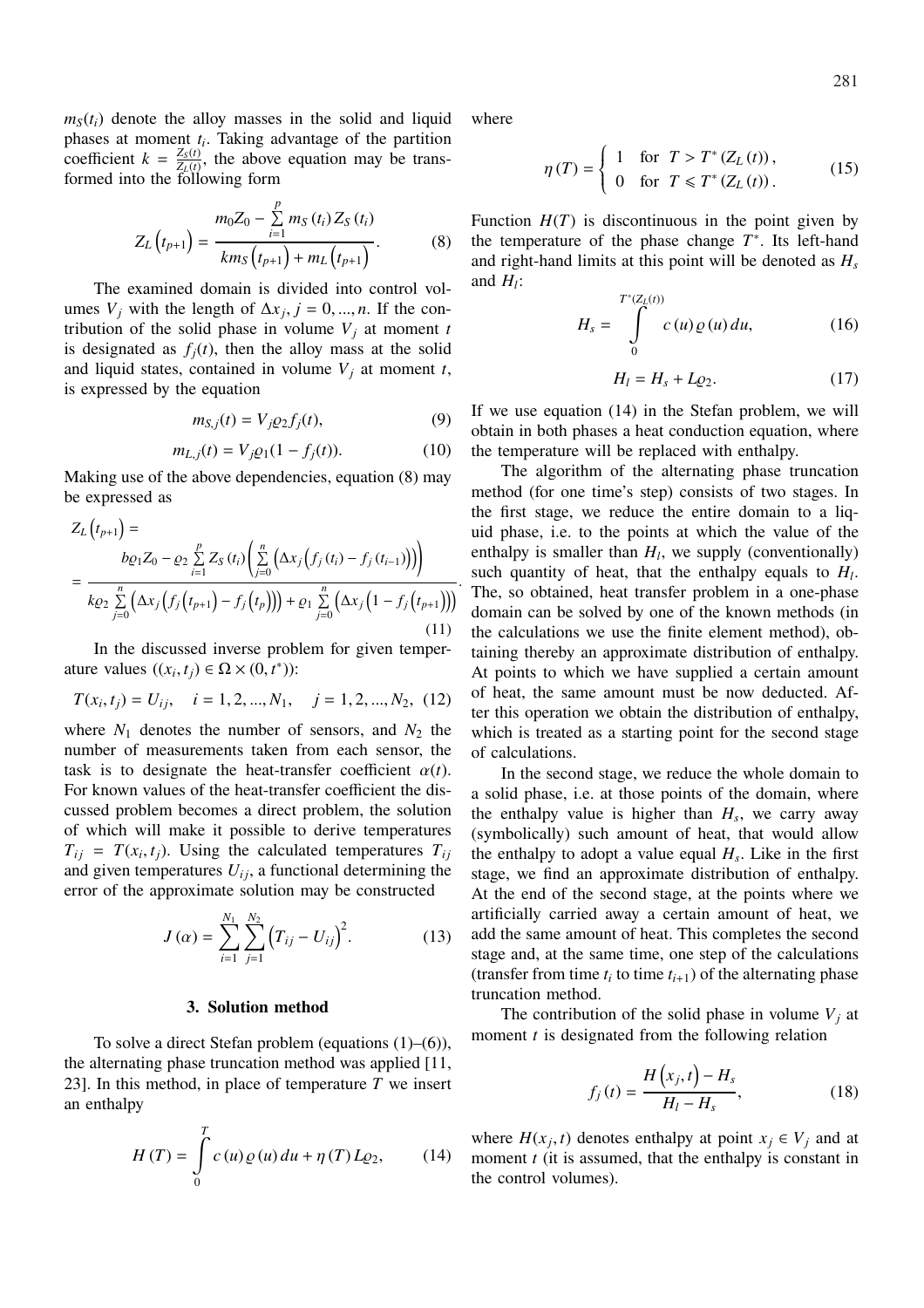Next, on the base of (11), the value of the alloy concentration component  $Z_L(t_{p+1})$  at moment  $t_{p+1}$  is calculated, designating, in this way, a new value of temperature solidification  $T^*(Z_L(t_{p+1}))$ , and, simultaneously, new boundary values of enthalpy *H<sup>s</sup>* and *H<sup>l</sup>* .

To find the minimum of the functional (13) a genetic algorithm is used. The calculations involve the use of real number representations of the chromosome and tournament selection. The algorithm also includes an elitist model, in which the best specimen of the previous population is remembered and, if in the current population all specimens are worse, the worst specimen of the current population is replaced by the remembered best specimen of the previous population. The study also uses arithmetical crossover operator and nonuniform mutation operator [23, 25]. The calculation were based on the following values of the genetic algorithm: population size  $n_{pop} = 100$ , number of generations  $N = 100$ , crossover probability  $p_c = 0.7$  and mutation probability  $p_m = 0.1$ .

## **4. Example of computations**

In the example the considered alloy was Cu-Zn (10% Zn) [14]:  $b = 0.08$  [m],  $\lambda_1 = \lambda_2 = 120$  [W/(m K)],  $c_1 = c_2$  $= 390$  [J/(kg K)],  $\rho_1 = \rho_2 = 8600$  [kg/m<sup>3</sup>],  $L = 190000$ [J/kg],  $k = 0.855$ ,  $Z_0 = 0.1$ , temperature of solidification  $T^*(Z_L) = 1356 - 473.68 Z_L$  [K], the ambient temperature  $T_{\infty}$  = 298 [K] and initial temperature  $T_0$  = 1323 [K].

The values of four parameters:  $\alpha_i$ ,  $i = 1,2,3,4$ , were designated in the inverse problem (Fig. 2):

$$
\alpha(t) = \begin{cases}\n\frac{\frac{\alpha_2 - \alpha_1}{t_1} t + \alpha_1}{\frac{\alpha_3 - \alpha_2}{t_2 - t_1} t + \frac{\alpha_2 t_2 - \alpha_3 t_1}{t_2 - t_1}} & \text{for } t \in [0, t_1], \\
\frac{\alpha_3 - \alpha_2}{t_2 - t_1} t + \frac{\frac{\alpha_2 t_2 - \alpha_3 t_1}{t_2 - t_1}}{\frac{t_2 - t_1}{t_3 - t_2}} & \text{for } t \in (t_1, t_2], \\
\alpha_3 \exp\left(\frac{1}{t_3 - t_2} \ln\left(\frac{\alpha_4}{\alpha_3}\right)(t^* - t_2)\right) & \text{for } t > t^*,\n\end{cases}
$$
\n(19)

where  $t_1 = 38$ ,  $t_2 = 93$ ,  $t_3 = 350$ ,  $t^* = 750$  [s]. The exact values of the heat transfer coefficient were as follows

$$
\alpha_1 = 1200, \ \alpha_2 = 800, \ \alpha_3 = 600, \ \alpha_4 = 250 \text{[W/(m²K)]}.
$$

It was assumed, that in the tested domain there is one thermocouple  $(N_1 = 1)$  placed at the distance of 10 mm from the domain boundary. Temperature readings were taken at every 0.1, 0.4, 1 and 4 s. The calculations were based on the exact values of temperature and on the values disturbed by random error with normal distribution and values 1%, 2% as well as 5%.

In Table 1, the results of reconstructing the sought parameters are compiled. The table contains the results derived for the exact input data and a variable number of the measurement points. It also specifies

the mean values of the designated parameters  $\alpha_i$  (selected from 15 start-ups of the algorithm for different initial set-ups of the generator of the pseudo-random numbers), the relative percentage errors of the reconstruction of the parameters, and the values of standard deviations. It is clear, that at each time the boundary conditions are reconstructed with minimal errors, which are a consequence of the assumed criterion of ending the algorithm. In the case of the exact input data, the maximal error of the reconstruction of the sought parameters did not exceed 0.09%. The successive start-ups of the algorithm rendered similar results, which is proved by a low value of the standard deviation.



Fig. 2. Function  $\alpha(t)$ 

TABLE 1

Results of reconstructing the sought parameters for different number of the measurement points and exact input data  $(\delta -$  value of the relative error,  $\sigma$  – value of the standard deviation)

| $\alpha_i$     | $\delta$ [%] | $\sigma$ | $\alpha_i$ | $\delta[\%]$ | $\sigma$ |
|----------------|--------------|----------|------------|--------------|----------|
| $0.1$ s        |              |          | $0.4$ s    |              |          |
| 1200.051       | 0.0042       | 3.4419   | 1200.184   | 0.0154       | 2.8280   |
| 799.569        | 0.0539       | 3.0172   | 800.003    | 0.0003       | 2.2004   |
| 599.752        | 0.0413       | 1.1978   | 599.670    | 0.0550       | 0.8294   |
| 250.225        | 0.0899       | 0.2798   | 250.116    | 0.0462       | 0.2069   |
| 1 <sub>s</sub> |              |          | 4 s        |              |          |
| 1199.526       | 0.0395       | 1.0013   | 1200.503   | 0.0419       | 2.0637   |
| 800.041        | 0.0052       | 0.4542   | 799.918    | 0.0103       | 1.1462   |
| 600.095        | 0.0158       | 0.0887   | 599.934    | 0.0111       | 0.4178   |
| 249.972        | 0.0114       | 0.0383   | 250.023    | 0.0093       | 0.1774   |

In Figures 3 and 4, the reconstruction errors of the sought parameters are shown, for the case in which the initial data were burdened with disturbance. Figure 3 illustrates the results obtained in the case of temperature readings taken at every 0.1 s and 4 s for different values of the disturbances in the input data. Figure 4 shows the results obtained for the input data burdened by the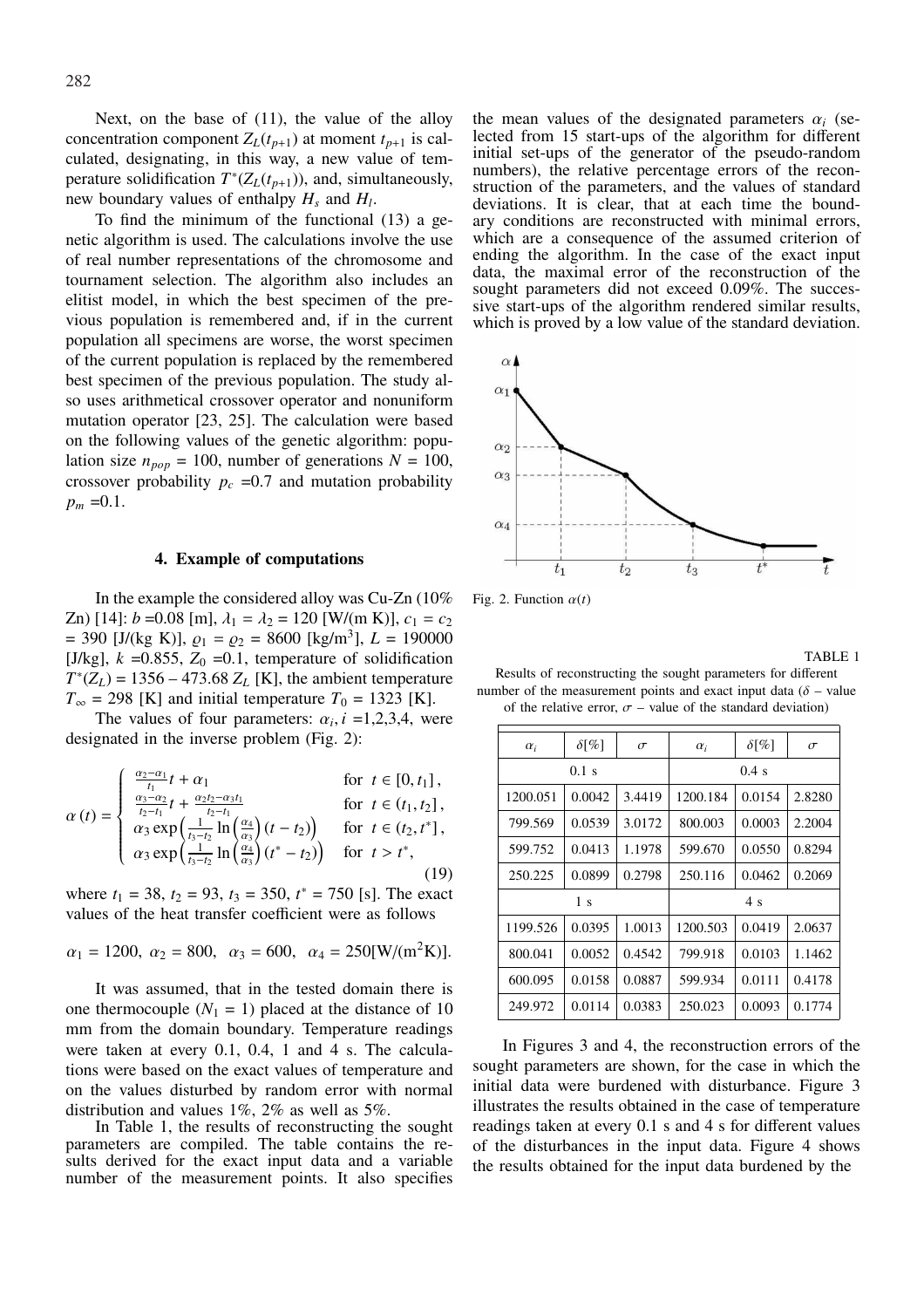

Fig. 3. Errors in the reconstruction of the heat transfer coefficient for temperature measurements at every 0.1s (a) and 4s (b) and different errors in the input



Fig. 4. Errors in the reconstruction of the heat transfer coefficient for different number of temperature measurements (calculations for data burdened by errors of  $2\%$  (a) and  $5\%$  (b))

disturbance of 2% and 5% and for different number of the control points (temperature measurements taken at every 0.1, 0.4, 1 and 4s). It may be observed, that in each case the errors in the reconstruction of the boundary conditions (with disturbed initial data) are smaller than the initial data errors. In the case of the disturbance of 1% the errors did not exceed 0.62%, for the disturbance of 2% the errors did not exceed 1.86%; whereas, for the disturbance of 5% the errors did not exceed 4.96%. The increase in the number of the control points or the decrease in the value of the initial data cause more exact reconstruction of the values of the sought parameters.

In Table 2, the errors of the reconstruction of temperature at the measuring point are compiled at each 1 s and 4 s. Whereas, in Figure 5, the absolute errors of the reconstruction of temperature at the measuring point are compiled for the exact input data and for the data burdened by errors 5% and the temperature measurement at each 4 s. As seen from the results, the temperature distribution is reconstructed very well every single time. The biggest discrepancy occurred for the smallest number of the measurement points and the biggest disturbance of the initial data. In such case, the absolute reconstruction error was 7.5741 K, whereas the mean value of the absolute error was equal to 1.7618 K. The relative errors were 0.5826% and 0.1483%, respectively. For more measurements or minor input data errors the differences in the reconstruction of the temperature distribution were smaller. For example, for temperature readings taken at every 0.1 s and the exact input data the errors were: 0.0641 K, 0.0354 K, 0.0053% and 0.003 %.

#### TABLE 2

283

Errors in the reconstruction of temperature at the measurement point for temperature measurements taken at every 1 s and 4 s (∆*mean* – mean value of the absolute error, ∆*max* – maximum value of the absolute error,  $\delta_{mean}$  – mean value of the relative error,  $\delta_{max}$  – maximum value of the relative error)

| $0\%$<br>Per                                                              |  | $1\%$                                        | 2% | 5% |  |  |  |  |
|---------------------------------------------------------------------------|--|----------------------------------------------|----|----|--|--|--|--|
| 1s                                                                        |  |                                              |    |    |  |  |  |  |
| $\Delta_{mean}$ [K] $\vert 0.0063 \vert 0.1770 \vert 0.3054 \vert 1.3676$ |  |                                              |    |    |  |  |  |  |
| $\Delta_{max}$ [K]                                                        |  | $0.2786$ 5.0424 6.8117 6.1970                |    |    |  |  |  |  |
| $\delta_{mean}$ [%]                                                       |  | $0.0005 \mid 0.0150 \mid 0.0254 \mid 0.1155$ |    |    |  |  |  |  |
| $\delta_{max}$ [%]   0.0215   0.3856   0.5237   0.4739                    |  |                                              |    |    |  |  |  |  |
| 4s                                                                        |  |                                              |    |    |  |  |  |  |
| $\Delta_{mean}$ [K] $\vert 0.0050 \vert 0.1935 \vert 0.6595 \vert 1.7618$ |  |                                              |    |    |  |  |  |  |
| $\Delta_{max}$ [K]                                                        |  | $0.2687 \mid 5.1121 \mid 7.2629 \mid 7.5741$ |    |    |  |  |  |  |
| $\delta_{mean}$ [%]                                                       |  | $0.0004 \mid 0.0163 \mid 0.0554 \mid 0.1483$ |    |    |  |  |  |  |
| $\delta_{max}[\%]$                                                        |  | $0.0207 \mid 0.3910 \mid 0.5554 \mid 0.5826$ |    |    |  |  |  |  |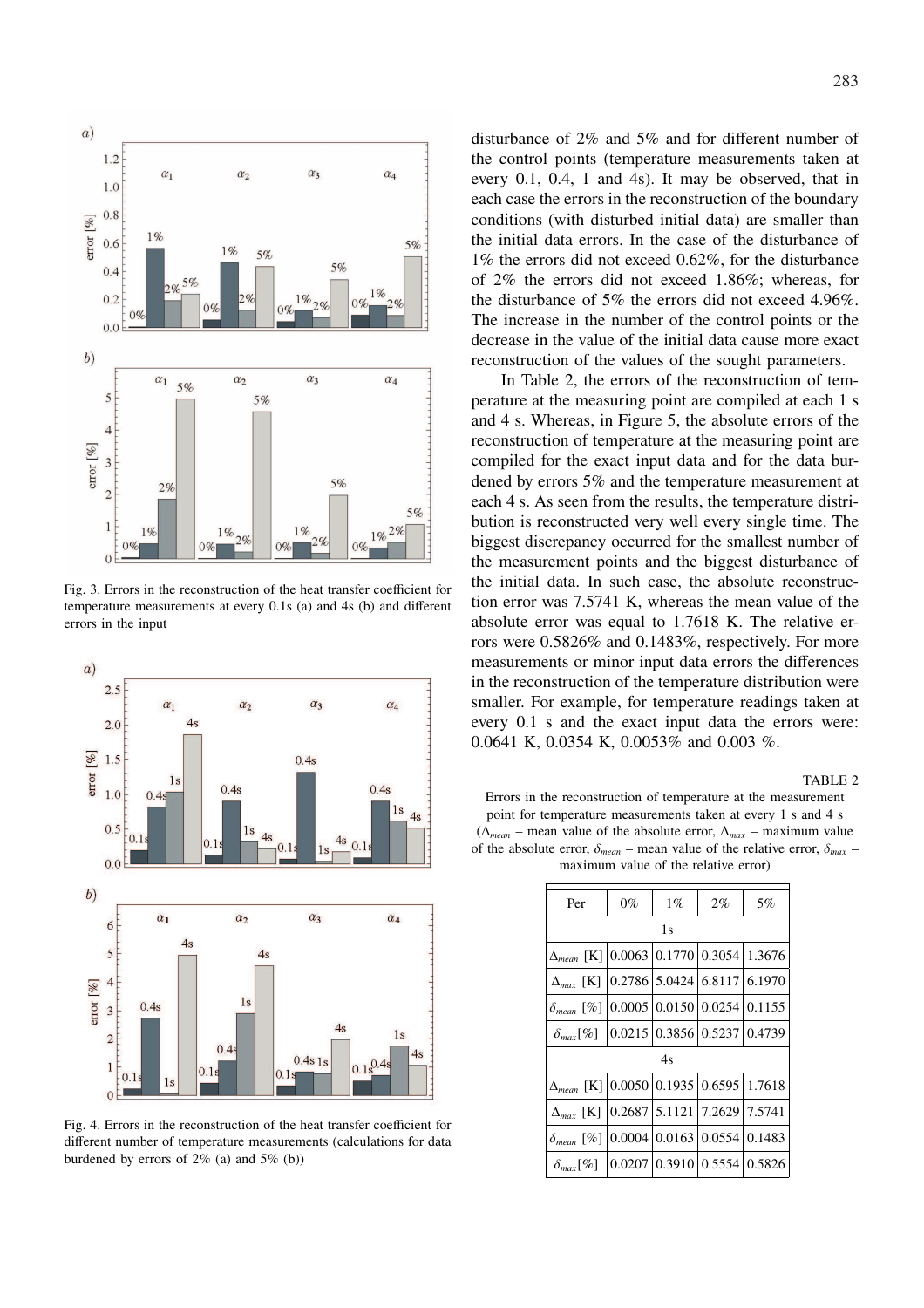

Fig. 5. The absolute errors of the reconstruction of the temperature at the measurement point for temperature measurements taken at every 4 s (calculations for the exact input data (a) and the input data burdened by errors of 5% (b))

## **5. Conclusions**

The presented examples of calculations show a very good approximation of the exact solution and stability of the algorithm in terms of the input data errors. According to the results, any increase in the control points or decrease in the input data errors result in more exact reconstruction of the values of the parameters, and, at the same time, better reconstruction of the exact temperature distribution.

### **Acknowledgements**

I wish to thank the reviewer for his valuable criticisms and suggestions, leading to the present improved version of my paper.

#### **REFERENCES**

[1] V. A l e x i a d e s, A. D. S o l o m o n, Mathematical Modeling of Melting and Freezing Processes, Hemisphere Publ. Corp., Washington 1993.

- [2] J. C r a n k, Free and Moving Boundary Problems, Clarendon Press, Oxford 1996.
- [3] B. G a n a p a t h y s u b r a m a n i a n, N. Z a b a r a s, Control of solidification of nonconducting materials using tailored magnetic fields, J. Crystal Growth **276**, 299-316 (2005).
- [4] B. G a n a p a t h y s u b r a m a n i a n, N. Z a b a r a s, On the control of solidification using magnetic fields and magnetic field gradients, Int. J. Heat Mass Transfer **48**, 4174-4189 (2005).
- [5] R. G r z y m k o w s k i, D. S ł o t a, Numerical method for multi-phase inverse Stefan design problems, Arch. Metall. Mater. **51**, 161-172 (2006).
- [6] R. G r z y m k o w s k i, D. S ł o t a, One-phase inverse Stefan problems solved by Adomian decomposition method, Comput. Math. Appl. **51**, 33-40 (2006).
- [7] S. C. G u p t a, The Classical Stefan Problem. Basic Concepts, Modelling and Analysis, Elsevier, Amsterdam 2003.
- [8] M. Hojny, M. Głowacki, The methodology of strain-stress curves determination for steel in semi-solid state, Arch. Metall. Mater. **54**, 475-483 (2009).
- [9] A. I m a n i, A. A. R a n j b a r, M. E s m k h a n i, Simultaneous estimation of temperature-dependent thermal conductivity and heat capacity based on modified genetic algorithm, Inverse Probl. Sci. Eng. **14**, 767-783 (2006).
- $[10]$  W. K a p t u r k i e w i c z, E. F r a s, A. A. B u r b e l k o, Modeling the kinetics of solidification of cast iron with lamellar graphite, Arch. Metall. Mater. **54**, 369-380 (2009).
- [11] E. Majchrzak, B. Mochnacki, Application of the BEM in the thermal theory of foundry, Eng. Anal. Bound. Elem. **16**, 99-121 (1995).
- [12] E. Majchrzak, R. Szopa, Simulation ofheat and mass transferindomain of solidifying binary alloy, Arch. Metallurgy **43**, 341-351 (1998).
- [13] G. H. Meyer, A numerical method for the solidification of a binary alloy, Int. J. Heat Mass Transfer **24**, 778-781 (1981).
- [14] B. Mochnacki, E. Majchrzak, R. Szopa, Simulation of heat and mass transfer in domain of casting made from binary alloy, Arch. Foundry Eng. **8 (4)**, 121-126 (2008).
- [15] B. M o c h n a c k i, J. S. S u c h y, Numerical Methods in Computations of Foundry Processes, PFTA, Cracow 1995.
- [16] B. Mochnacki, J. S. Suchy, M. Prazmowsk i, Modelling of segregation in the process of Al-Si alloy solidification, Soldification of Metals and Alloys **2 (44)**, 229-234 (2000).
- [17] K. O k a m o t o, B. Q. L i, A regularization method for the inverse design of solidification processes with natural convection, Int. J. Heat Mass Transfer **50**, 4409-4423 (2007).
- [18] M. N.  $\ddot{O}$  z i s i k, Heat Conduction, Wiley & Sons, New York 1980.